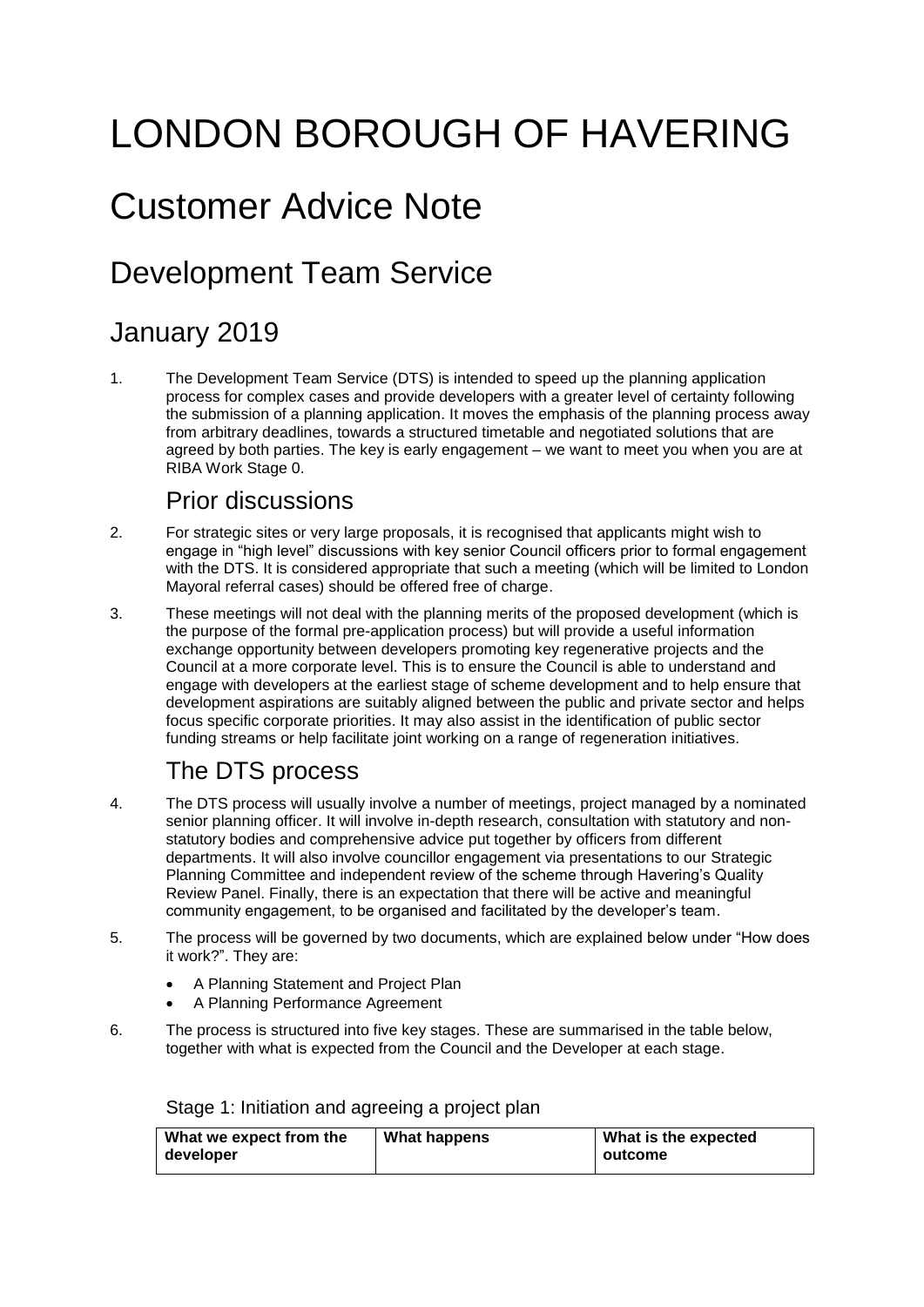| OS map of the site         | Meeting with more senior                                                         | <b>Planning Statement</b>                |
|----------------------------|----------------------------------------------------------------------------------|------------------------------------------|
| Description of development | officers to look at strategic<br>issues                                          | <b>Project Plan</b>                      |
|                            | Consider and agree strategic<br>issues and the process<br>needed to address them | <b>Planning Performance</b><br>Agreement |
|                            |                                                                                  | EIA Screening Opinion (if<br>required)   |

### Stage 2: Addressing the issues

| What we expect from the<br>developer                                                                                               | <b>What happens</b>                                                                                                                                                                                                                                                   | What is the expected<br>outcome                                                                                                                                                                                                                                                                             |
|------------------------------------------------------------------------------------------------------------------------------------|-----------------------------------------------------------------------------------------------------------------------------------------------------------------------------------------------------------------------------------------------------------------------|-------------------------------------------------------------------------------------------------------------------------------------------------------------------------------------------------------------------------------------------------------------------------------------------------------------|
| Draft Design & Access<br>Statement including an urban<br>design analysis<br>Draft concept scheme,<br>potentially including options | Establish urban design<br>principles in one or more<br>design workshops.<br>Understand the site, it's<br>surroundings and the nature<br>of the development and how<br>it can be accommodated<br>Discuss consultation<br>methodology & identify<br>relevant consultees | Design & Access Statement<br>Concept scheme, potentially<br>including options<br>EIA Scoping Opinion (if<br>required)<br>Confirmation of required<br>technical studies<br><b>Consultation Strategy</b><br><b>Quality Review Panel</b><br><b>Presentation and Report</b><br><b>Presentation to Strategic</b> |
|                                                                                                                                    |                                                                                                                                                                                                                                                                       | <b>Planning Committee</b><br>GLA Pre-app                                                                                                                                                                                                                                                                    |

#### Stage 3: Community engagement

| What we expect from the<br>developer                                          | <b>What happens</b>                                  | What is the expected<br>outcome             |
|-------------------------------------------------------------------------------|------------------------------------------------------|---------------------------------------------|
| Illustrative material of<br>proposed scheme, potentially<br>including options | Meaningful engagement with<br>the community affected | Draft statement of<br>community involvement |
|                                                                               | An explicit feedback session                         | Amendments to concept<br>scheme             |

## Stage 4: Application preparation

| What we expect from the<br>developer            | <b>What happens</b>                                                                                                           | What is the expected<br>outcome                             |
|-------------------------------------------------|-------------------------------------------------------------------------------------------------------------------------------|-------------------------------------------------------------|
| Draft planning application                      | One or more workshops to                                                                                                      | <b>Quality Review Panel</b>                                 |
| Draft EIA and other<br>supporting documents     | understand the details of the<br>development, its impacts on<br>immediate neighbours and<br>the surrounding area<br>generally | <b>Presentation and Report</b><br>Presentation to Strategic |
| Draft heads of terms of S106<br>legal agreement |                                                                                                                               |                                                             |
|                                                 |                                                                                                                               | Completed planning<br>application                           |

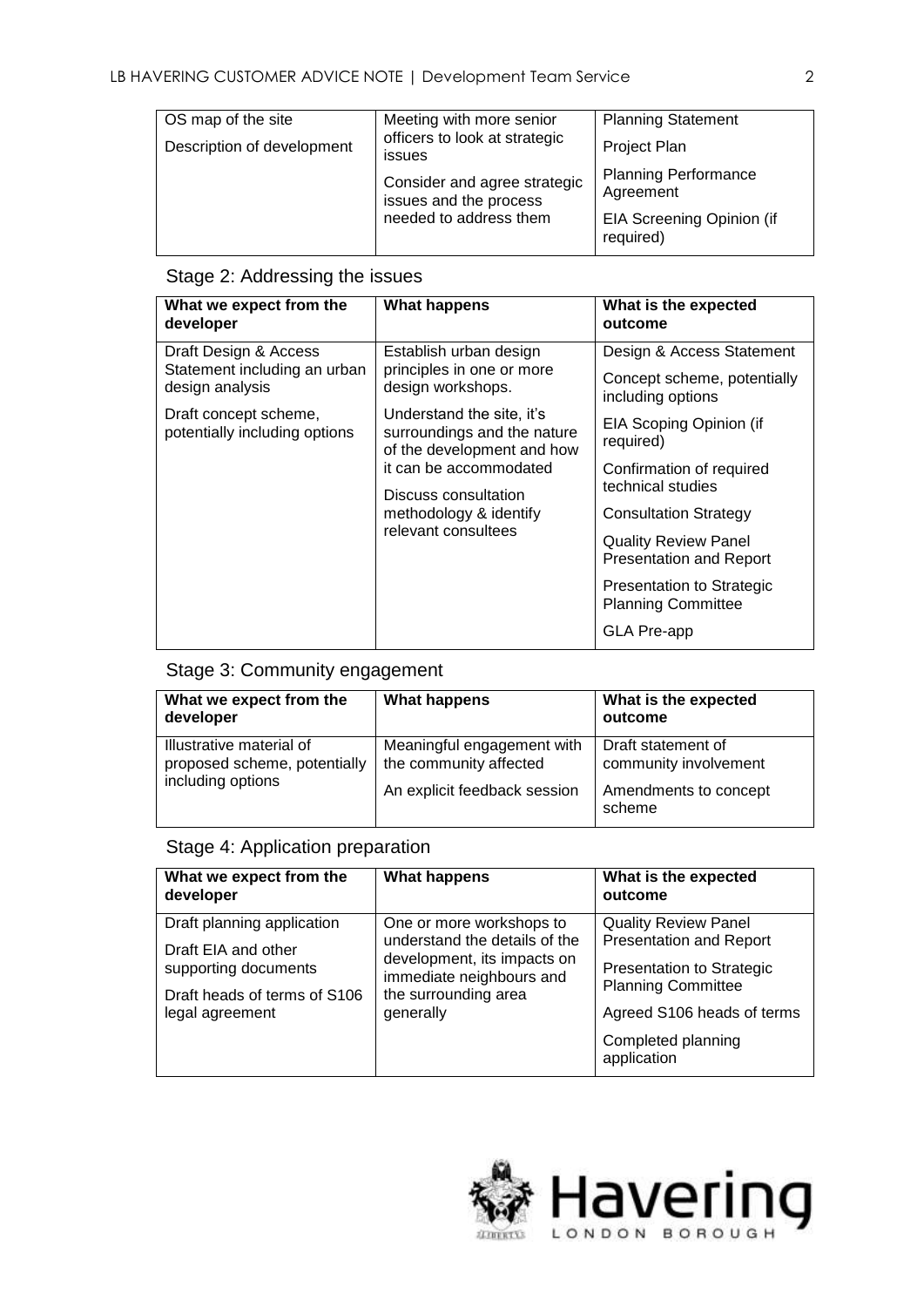| What we expect from the<br>developer                                     | <b>What happens</b>                                | What is the expected<br>outcome                                          |
|--------------------------------------------------------------------------|----------------------------------------------------|--------------------------------------------------------------------------|
| Final amendments to<br>planning application                              | Address any final comments<br>from members         | A valid planning application<br>ready for submission                     |
| Final EIA and other<br>supporting documents<br>Final amendments to heads | Finalise the application &<br>S106 legal agreement | A well-designed scheme that<br>benefits from a fronted<br>loaded process |
| of terms of S106 legal<br>agreement                                      |                                                    |                                                                          |

Stage 5: Closedown and finalising the application

- Flexibility is key, and the process can be tailored to meet the needs of each development 7. For less complex schemes, these stages will be less distinct and probably combined. proposal.
- 8. These stages do not represent the whole of the service; in between we will continue to communicate with you by phone, email or letter.
- officers with expertise in Building Control, Urban Design, Planning Policy, Regeneration, The process may also involve engagement with other agencies, including the GLA, Transport 9. Depending on the complexity and scale of the proposal, the DTS team may comprise Council Heritage, Housing, Highways, Education, Environmental Health, Flooding/Drainage and Legal. for London, Historic England and the Environment Agency.
- 10. Feedback will be provided throughout the process which will take a number of different forms: the Planning Statement, meeting notes of key issues and agreed actions, Havering Quality Review Panel (QRP) Reports and formal pre-application reports to Strategic Planning issues/actions that set out the advice of the Planning Service (and any comments made by the on that advice, is submitted to the Council. Committee. At the end of the process, you will have a final committee report and meeting key Strategic Planning Committee) which will carry weight when any planning application, based

### How does it work?

Stage 1: Initiation and agreeing a project plan

- 11. During this stage your scheme will move from RIBA Work Stage 0 (Strategic Definition) to RIBA Work Stage 1 (Preparation and Brief).
- policy at national, regional and local level. This enables us to advise you if your proposal is likely to fail in principle, thus allowing you to avoid unnecessary cost. 12. The Initiation Meeting will be facilitated to discuss the key constraints and opportunities of the site and ensure that the nature of the development can be supported in principle by strategic
- $13.$  the likely issues to be addressed and number of meetings. We will also identify relevant If your proposals can be supported by the development plan, we will prepare a Planning Statement covering the main constraints and opportunities relating to the site and the key strategic policy and urban design issues raised by the scheme. We will also agree a Project Plan, with deadlines and a set of commitments on both sides, so that you can be informed of consultees and discuss with you the methodology and process for carrying out effective consultation.
- continue with the process on the basis that it will be to address the other issues that the 14. If we consider that your proposal cannot be supported by the development plan, you can development raises.

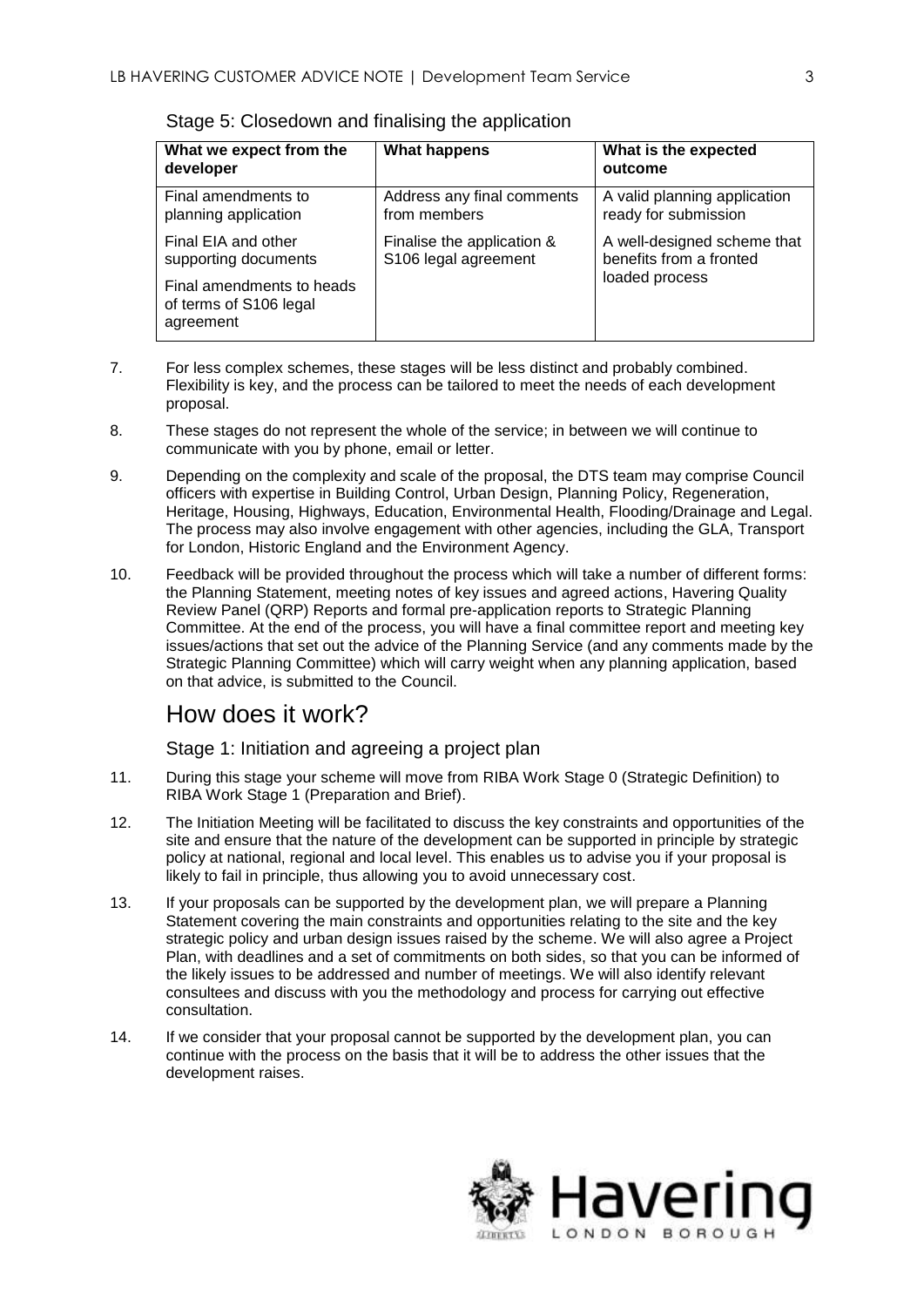- Agreement (PPA) to enable the project management of the pre-application process. A PPA is an agreement between the Council and the applicant that sets a realistic timescale for processing and determining the pre-application submission and fee arrangements. It will utilise 15. The Planning Statement and Project Plan will form the basis of a Planning Performance project management techniques to manage and formalise terms of engagement between the parties. Central Government advice encourages the use of PPAs as best practice.
- 16. A PPA operated at pre-application stage can be transferred to the subsequent planning application and post decision stages, such as clearing conditions or dealing with amendments.
- its scale, form and density) will often have an important bearing on the delivery of a policy 17. Critical to any major housing development is the optimisation of on-site affordable housing delivery, whilst seeking a policy compliant split between intermediate and affordable rented accommodation. There is an expectation that affordable housing strategies will be discussed at this Initiation Meeting, as the planned internal arrangements of any building (irrespective of compliant mix of affordable rent and intermediate housing tenures alongside private sale and/or private rent. This conversation will influence the evolution of scheme design.
- scheme design evolution. Early consideration enables the project team (the applicant as well as the local planning authority) to robustly appraise affordable housing delivery options and to properly consider the extent to which scheme viability can constrain the ability of schemes to 18. It is also critical that scheme viability is considered at an early stage, as this can also influence comply with other planning policies.

#### Stage 2: Addressing the issues

- 19. During this stage your scheme will move from RIBA Work Stage 1 (Preparation and Brief) to RIBA Work Stage 2 (Concept Design).
- 20. Our advice will concentrate on ensuring that your proposal addresses established urban design principles. This includes appreciating the context, creating an urban structure, making the connections, detailing the place and understanding the planning policy requirements of the development (viewed alongside viability considerations). It is at this stage that the Design and Access Statement that will accompany any planning application should be developed.
- including compliance with land-use policies, affordable housing policies as well as planning issues. Dependant on how far advanced your scheme is, we will begin to identify the relevant consultees and if appropriate, initiate an informal consultation process. 21. We will also give advice on whether the strategic policy issues have been addressed, environmental and transportation impacts and drill down into more detailed local policy and
- 22. This stage will enable you to complete the Design and Access Statement and produce a concept scheme, potentially including options where appropriate.
- 23. At this stage it would be appropriate to have an independent review of the initial design concepts/principles through Havering's Quality Review Panel (QRP). This is at an additional application process, is considered to be an important material consideration in the cost. The QRP, recommended to be a two stage process at early and late stages of the preconsideration of proposals.
- affordable housing delivery (linked to a general understanding of scheme viability and any associated constraints). Advice on how you should prepare for this meeting is available at 24. This stage will finish with an applicant's presentation of the concept scheme(s) and options to the Council's Strategic Planning Committee. This should provide clarity around land use as well as design development and should clearly explain the form, quantum and extent of Appendix A. Officers are keen to review your presentation prior to the committee and provide any pointers and advise accordingly.
- 25. It should be remembered that in-principle policy objections cannot be discussed at Strategic will inevitably be drawn to such issues in the presentation, the committee members will be advised by officers that they cannot discuss them. Planning Committee because of the probity rules around pre-determination. Whilst attention

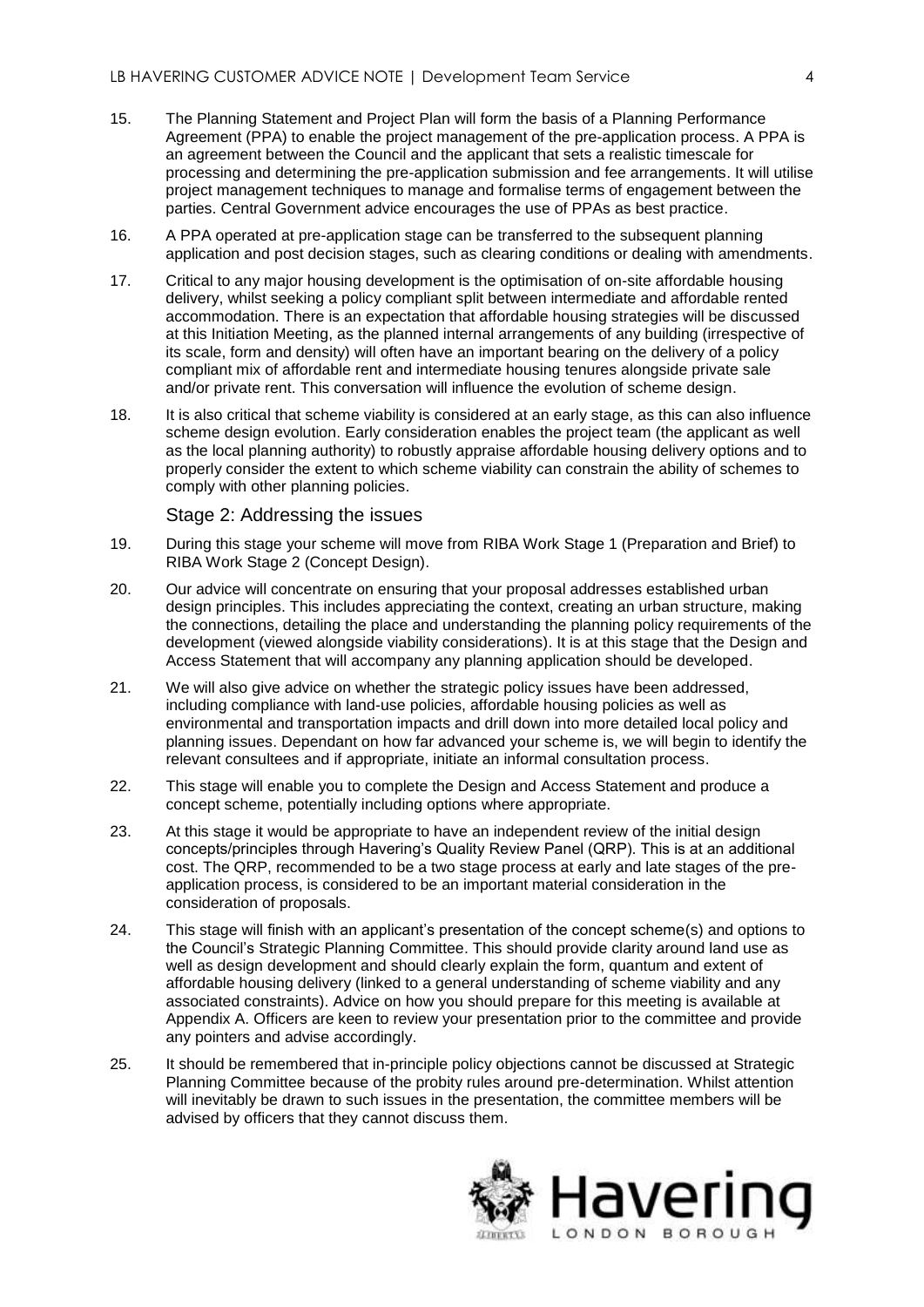#### Stage 3: Community engagement

- 26. During this stage your scheme will move from RIBA Work Stage 2 (Concept Design) to RIBA Work Stage 3 (Developed Design)
- 27. For this stage you will need to provide illustrative material of your proposed scheme, sketches into illustrations that look very realistic. To the non-professional this can convey the deal". Please remember this when designing and producing your illustrative material. preferably including options. However, it is important that the style of this material gives the correct impression. The scheme is still at an early stage and the material is effectively a series of sketches. Modern CAD, BIM and illustration software, allows designers to convert these wrong impression: that the scheme is more developed than it really is and therefore is a "done
- which most of them will know very well. They are a valuable resource that can provide unique developers and their design team find it a highly valuable exercise that produces good design 28. This stage is an engagement not a promotion exercise. Approach it with an open mind and take on board what the community has to say about your proposals. It is their neighbourhood, insights into the location that you are looking to develop. When approached in this way, most inputs.
- contact details of local community representatives, including local ward members. What we will encourage is, at the end of the community engagement process, that you facilitate an received from them and how you have addressed these issues, or otherwise, in your scheme. 29. There are a wide range of techniques that can be used to enable effective community engagement. We will be happy to advise and discuss these options with you and to provide explicit feedback session where you set out to the community the main comments you have
- 30. your scheme and how you have responded. This will enable you to prepare a public consultation document and consider amendments to the concept scheme. When you report to Strategic Planning Committee at the next stage we will expect you to report on the results of this engagement process: to set out what the community said about

#### Stage 4: Application preparation

- 31. During this stage you will to finalise RIBA Work Stage 3 (Developed Design).
- good quality design and best practise. The scheme's impact may need to be examined via an 32. After the community engagement exercise, we will work with you to develop your scheme in detail to ensure that it addresses the detailed policies in the development plan and represents Impact Statement or may be the subject of a full Environmental Impact Assessment.
- Council's published list of local requirements for planning applications. It is a function of the 33. The type of information that may be required in any subsequent application is set out in the DTS to advise you during the pre-application stage of what information is needed to accompany your scheme in any subsequent planning application.
- design. You will have a further opportunity to present your scheme to Strategic Planning Committee to ensure that they are fully aware of the impending planning application, to allow developed to reflect previous comments made by the committee and to give them a further opportunity to engage in the process. Again, in-principle policy objections will not be discussed 34. A second QRP presentation should take place for final feedback in regard to the quality of the you to report on the outcome of your community engagement process, the QRP process, to provide further clarity around affordable housing delivery (including quantum, mix and tenure splits), to further determine the extent to which the scheme has been amended or further at the committee meeting.

#### Stage 5: Closedown and finalising the application

 notes of key issues and agreed actions from meetings held throughout the process so that you are clear about the advice given. 35. The Planning Statement and officer's Committee Report(s) will be a material planning consideration in the determination of the subsequent planning application. We will also provide

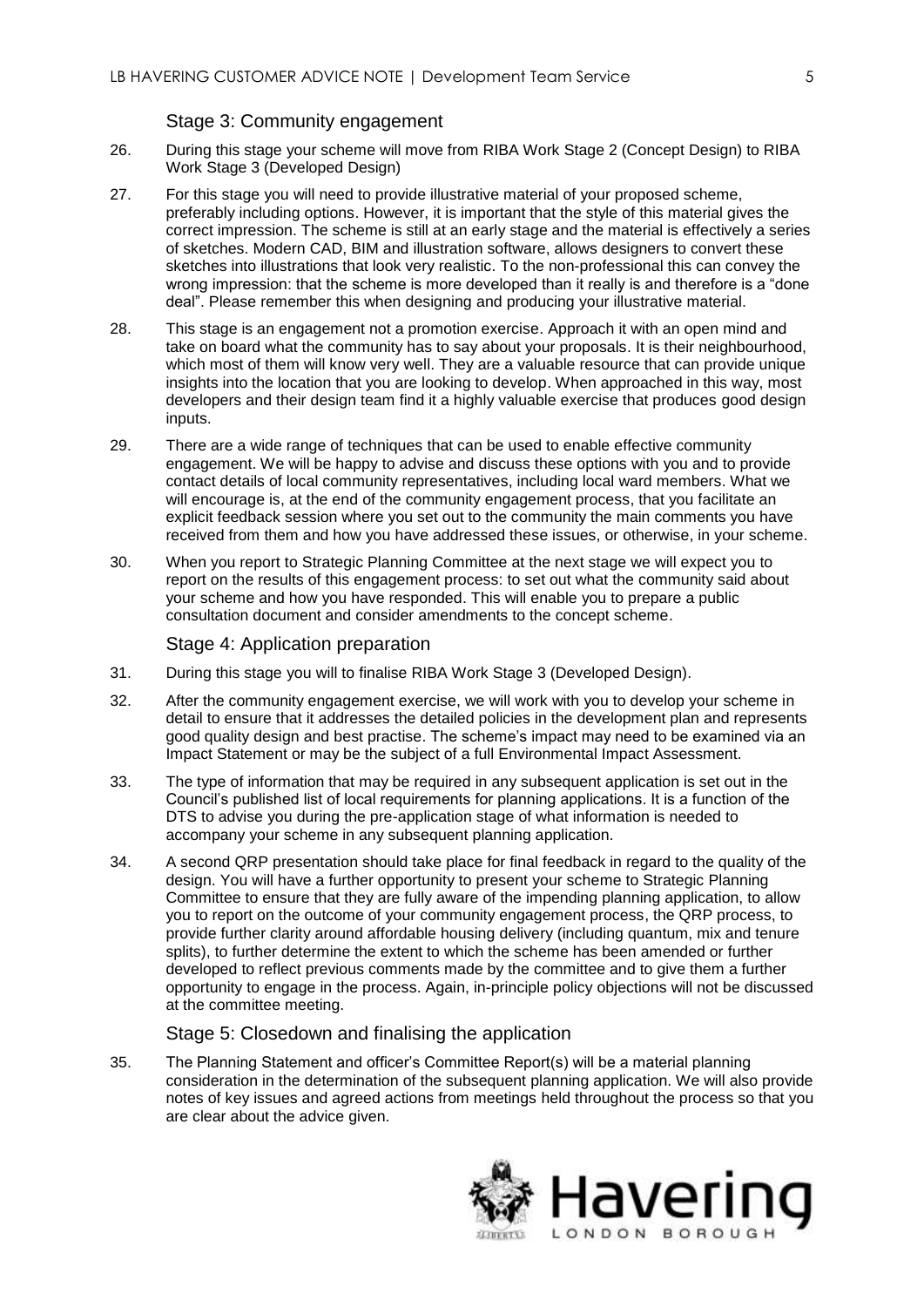so that the application can be validated on receipt. We are happy to review a "dummy" acceptable in principle and will provide general advice as regards the likely CIL liability. We will also finalise the PPA to properly timetable the post-application submission process. We 36. We will make sure that your proposal is ready for submission by checking that it is complete, planning application (prior to formal submission) to ensure that the various issues and considerations have been thoroughly assessed and considered in accordance with previous conversations. We will also ensure that the heads of terms of any s106 Agreement are will continue to liaise on viability considerations to ensure that the planning submission fully embraces a robust scheme viability process and fully justifies the approach adopted.

#### The involvement of consultees

 Applicants will need to recognise that these statutory consultees may also charge for their 37. It is important to recognise that statutory consultees, such as Historic England and the Environment Agency, do not have a duty to respond to pre-application consultation requests within a given deadline, prior to the submission of a planning application. However, every effort should be made to involve them early on in the process to ensure that they have the correct information necessary for them to provide a timely and meaningful response. services as part of their own pre-application process. We are happy to facilitate joint meetings.

#### Involving the local community

 38. We will expect you to engage meaningfully with the local community on your pre-application submission. It is important to include local communities early in the process and this is strongly supported by the National Planning Policy Framework. In our experience, objections can often be based on a lack of information or a fear of the unknown; this process should help to reduce such risks. The DTS is designed to offer guidance on how you should carry out your own consultation processes to complement those of the Council's, so that you can be satisfied that your responses are robust, including "hard to reach" communities.

#### The role of Councillors

- 39. Given that large-scale applications will usually be determined by Strategic Planning introduced to proposals early in the process so that they understand them and can contribute with the committee members. Generally, this will be done once the initial plans have been scheme (eg design, highway impact etc) without holding or expressing a view on the Committee, it is desirable that Councillors and other key elected representatives are to the design and engagement process. The DTS is designed to facilitate scheme presentation by the applicant to the Strategic Planning Committee, followed by a Q&A session discussed and evolved, prior to engagement with the local community, and a further presentation after engagement and subsequent scheme amendments, prior to application submission. This process is designed to enable councillors to comment upon aspects of a acceptability of the scheme as a whole, thus complying with probity requirements.
- 40. Due to probity issues, the views of the Strategic Planning Committee on the acceptability or discussed at pre-application presentations. Whilst attention can be drawn to such issues in any presentation, the committee will be advised by officers that they cannot discuss them. otherwise of a scheme as a whole cannot be solicited and officers will always advise Members of the need to remain impartial. For this reason, in-principle policy objections cannot be
- councillors outside of the framework of this pre-application advice service, as this may be 41. You should not lobby Members of the Strategic Planning Committee nor seek to meet perceived by the public to be prejudicing Members' impartiality.
- 42. Details of our Councillors (as well as who are members of the Strategic Planning Committee) can be found on our [website.](http://democracy.havering.gov.uk/mgMemberIndex.aspx?bcr=1)

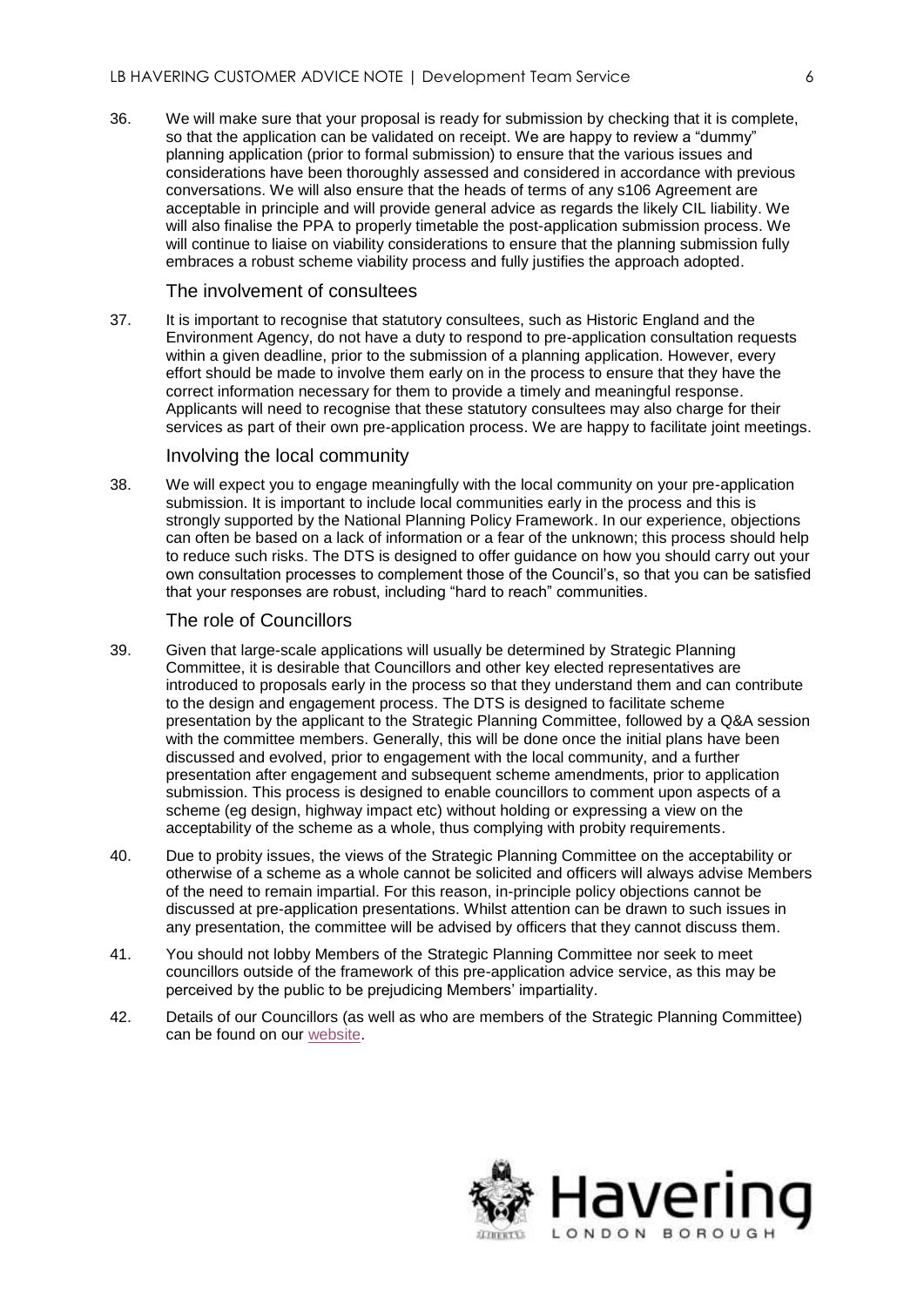### What are the outcomes?

- 43. The two key outcomes of this process should be a well-designed planning application and the final committee report, which will be a material consideration in the determination of any subsequent application. However, there are some additional benefits which include:
	- Early identification of any "show-stopping" issues
	- Avoiding incomplete applications
	- **Earlier decisions on applications**
	- Higher level of certainty
	- Cost savings
	- Reduced confrontation
- 44. framework, the development stands a better chance of meeting policy objectives and the his/her brief within a sound urban design and planning policy context and to develop the The main benefit is that by providing the necessary time within a generally co-operative expectations of the local community. Room is also created for the architect to respond to scheme to strengthen its relationship to that context and create places of lasting quality.

### How much does it cost?

- 45. Fees have been set at a level that reflects the cost of providing the DTS service, including the commitment to formally engage with elected representatives. Our aim is that you will receive an efficient, professional and tangible return for your investment. As with other pre- and postapplication services provided by the Council, the DTS fees are set out on our [website.](https://www.havering.gov.uk/info/20034/planning/649/planning_pre-application_advice)
- 46. The number of meetings allocated is set out in the fee schedule. Whether any additional and included in the DTS PPA (linked to a Project Plan). The DTS Project Plan will look at post-meetings will be agreed as part of the Project Plan. meetings or other work is required (at additional cost) will be agreed at the Initiation Meeting ways in which issues might be considered in meetings. Timescales for providing written advice
- aligned and managed alongside the officer's other work commitments. However, we can 47. Planning officers engage in pre-application processes alongside other work duties. As such, applicants need to appreciate that the priority afforded to pre-application engagement will be provide a Dedicated Planning Officer Service, for schemes where the applicant wants a greater level of priority to be given to their scheme. This can be discussed further at the initiation meeting.
- 48. 48. As with other pre-application payment arrangements, the DTS process requires up-front fee payment arrangements. With the DTS service, the Council will require prior payment of a fee covering the Initiation Meeting.
- the pre-application process (as determined by the Project Plan) will take place until such time 49. Following this Initiation Meeting and the preparation of a PPA and Project Plan, the Council will require payment of 50% of the fees upfront. No further meetings following the mid-point of as the outstanding fees specified in the PPA have been paid.

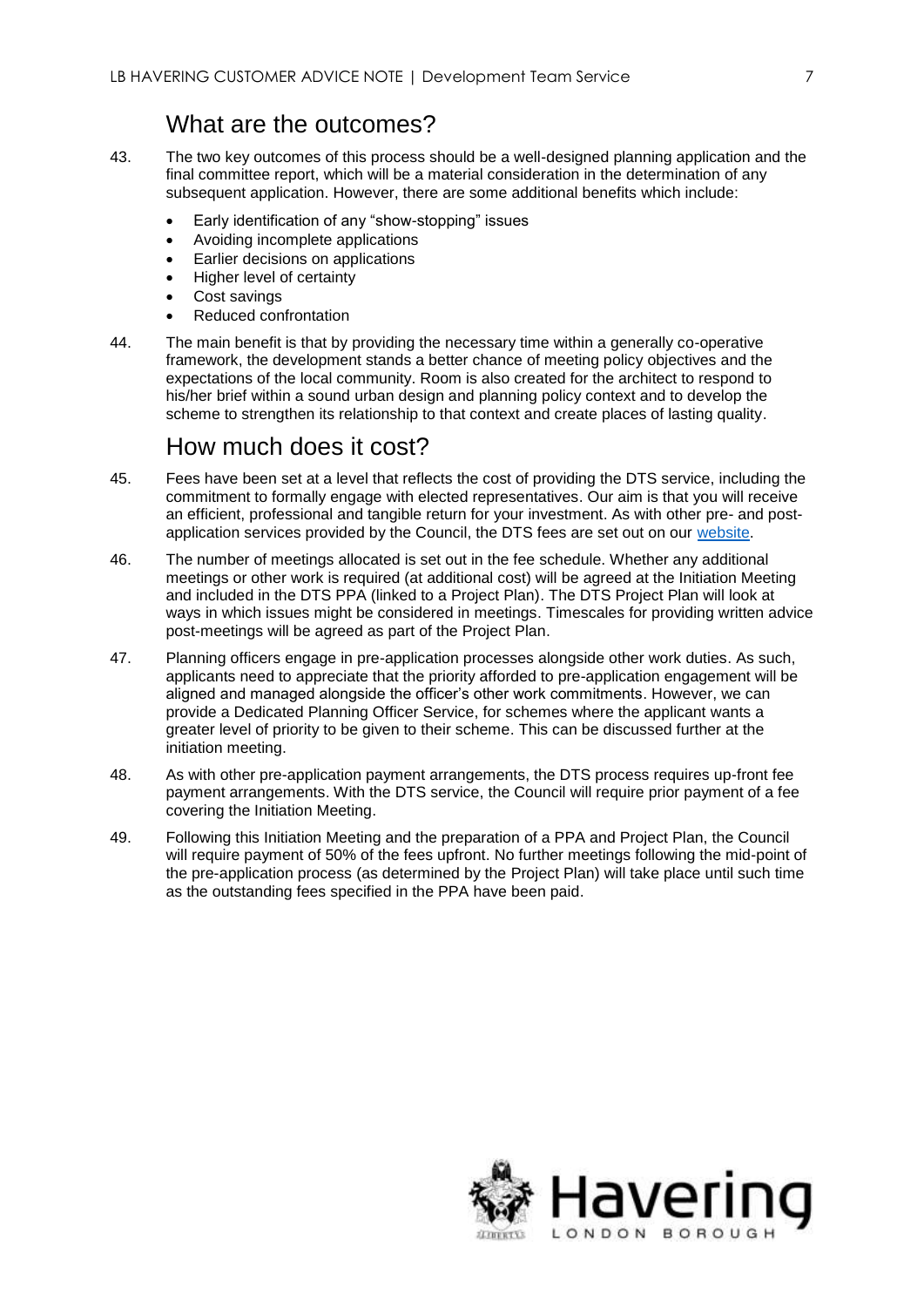# LONDON BOROUGH OF HAVERING

## Strategic Planning Committee

## Presentation Advice Note

- 1. The reason for facilitating presentations of development proposals to the Council's Strategic Planning Committee in the pre-application stage is to get members' input into the design process. Your presentation should concentrate on this.
- and to assist you in preparing the presentation of your scheme. 2. This note is designed to inform you about the procedures that are involved

## The pre-application process and committee

- 3. The pre-application process in The London Borough of Havering is split into three main stages:
	- Stage 1 Urban design stage where a draft scheme is prepared
	- Stage 2 Public engagement stage where the views of the local community are sought
	- Stage 3 Preparing the detailed application stage where the scheme is finalised
- 4. Member engagement typically occurs twice firstly, at the end of stage 1, prior to public engagement taking place, and, secondly, close to the end of stage 3, when a scheme is being finalised and is nearly ready to be submitted as a planning application. For bigger schemes there may be more presentations and in some cases a single presentation may be all that's necessary. The process is very scalable to suit circumstances.
- $5<sub>1</sub>$  presentation should concentrate on the main urban design and strategic The first presentation to members would be of a draft scheme. Your planning policy issues:
	- Appreciating the context and the surrounding area
	- Creating an urban structure within the development
	- Making the connections with surrounding streets and other routes and destinations
	- Starting to consider how the place will be detailed
	- Presenting a series of options that members of the committee could usefully comment upon
	- Understanding the "show-stopping" planning policy requirements
- and be at a point where a detailed application is almost finalised. This should 6. The second presentation to members would follow community engagement concentrate on:
	- Explaining what the local community said about the scheme and how you have responded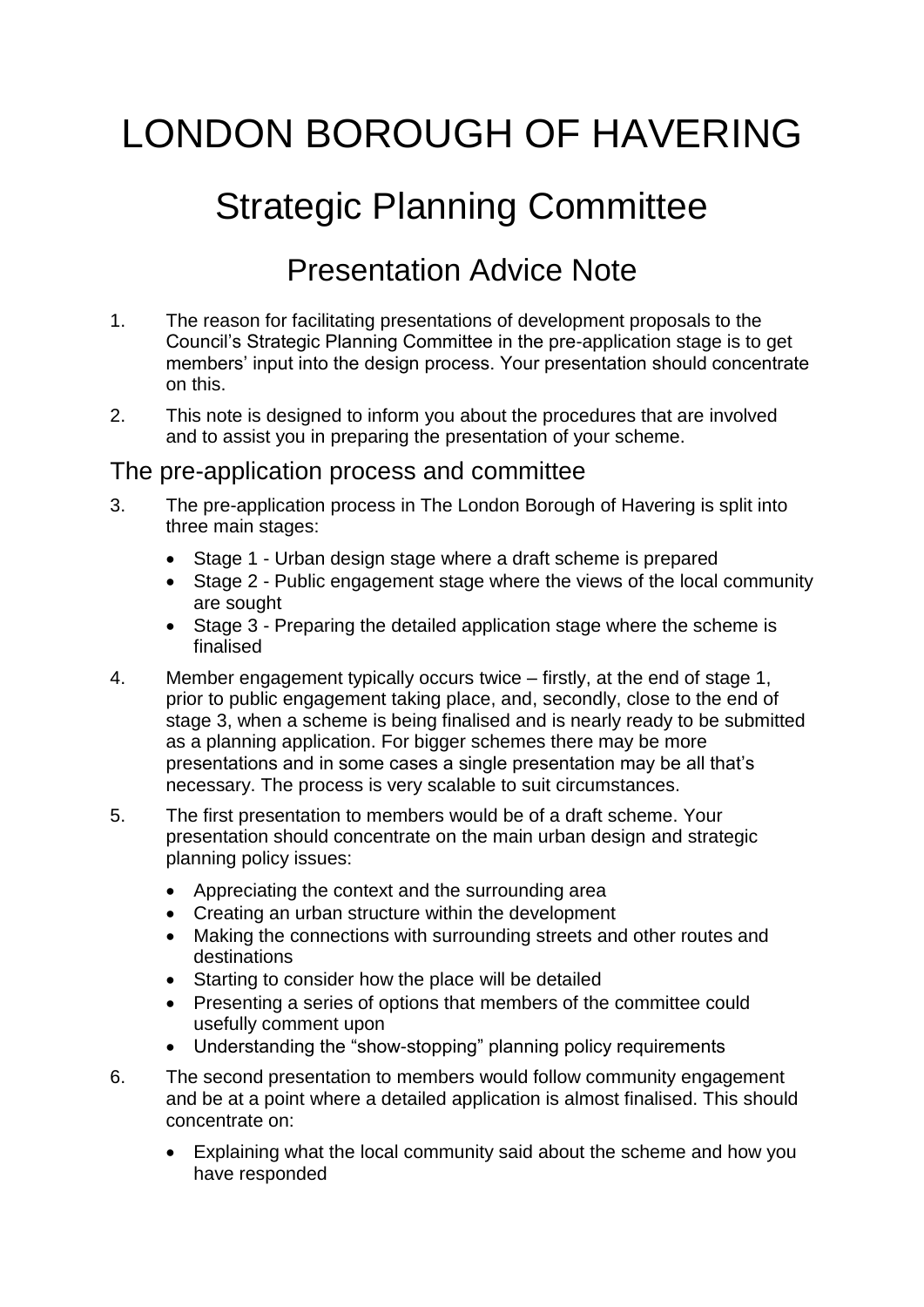- Explaining the evolution of the proposal, including comments made by members at the first presentation
- Explaining how your detailed scheme meets planning policy
- Demonstrating how your detailed scheme is well designed
- Identifying any impacts your development might have and how they will be mitigated
- Explaining the s106 heads of terms on offer
- 7. This approach enables members to delve into increasing layers of detail so that they are able to understand the scheme and express their views on the elements raised as it progresses through the process.

## Putting together your presentation

- 8. Members will therefore be particularly interested in three things:
	- published Whether your proposal delivers the planning policies that the Council has
	- Whether your scheme is well designed and responds positively to its context
	- What impact your development will have on the area generally and neighbouring properties in particular
- spend too much of your time setting the context. Make sure that you properly 9. Whilst the reasons behind the development may be important, you should not cover the above issues.
- for your scheme. That is not what the facility is for. In fact, if a member comes take any further part in its consideration as it continues through the committee of their officers. 10. It is tempting to see the presentation as an opportunity to get member support out in clear support (or in opposition) to a scheme then they will not be able to process. Members have to keep an open mind on planning matters and can only finalise their position on the scheme at the committee when a decision is made after they have heard all the arguments and had the professional advice
- predisposed to good design, a safe highway network, the delivery of their 11. This is not to say that members of the Strategic Planning Committee cannot express any views or opinions. Indeed, councillors are expected to be affordable housing strategy etc, and are able to express their views on those type of issues, provided they do not go as far as expressing a view on the acceptability of the scheme as a whole. In this way they can input into the preapplication process whilst complying with probity requirements.
- $12.$  the development so that members can comment on each of these – this In these pre-application meetings members are there to challenge the scheme but not to pass judgement on it. Particularly at the first member presentation, it would be appropriate to present a number of possible options or scenarios for should help inform how the scheme progresses at the pre-application stage.

## What to do in advance

 page pdf summarising the scheme can be provided to the case officer for 13. Ensure that the case officer has your presentation and is aware of any other arrangements that we need to make (see Facilities available below). A 1-2